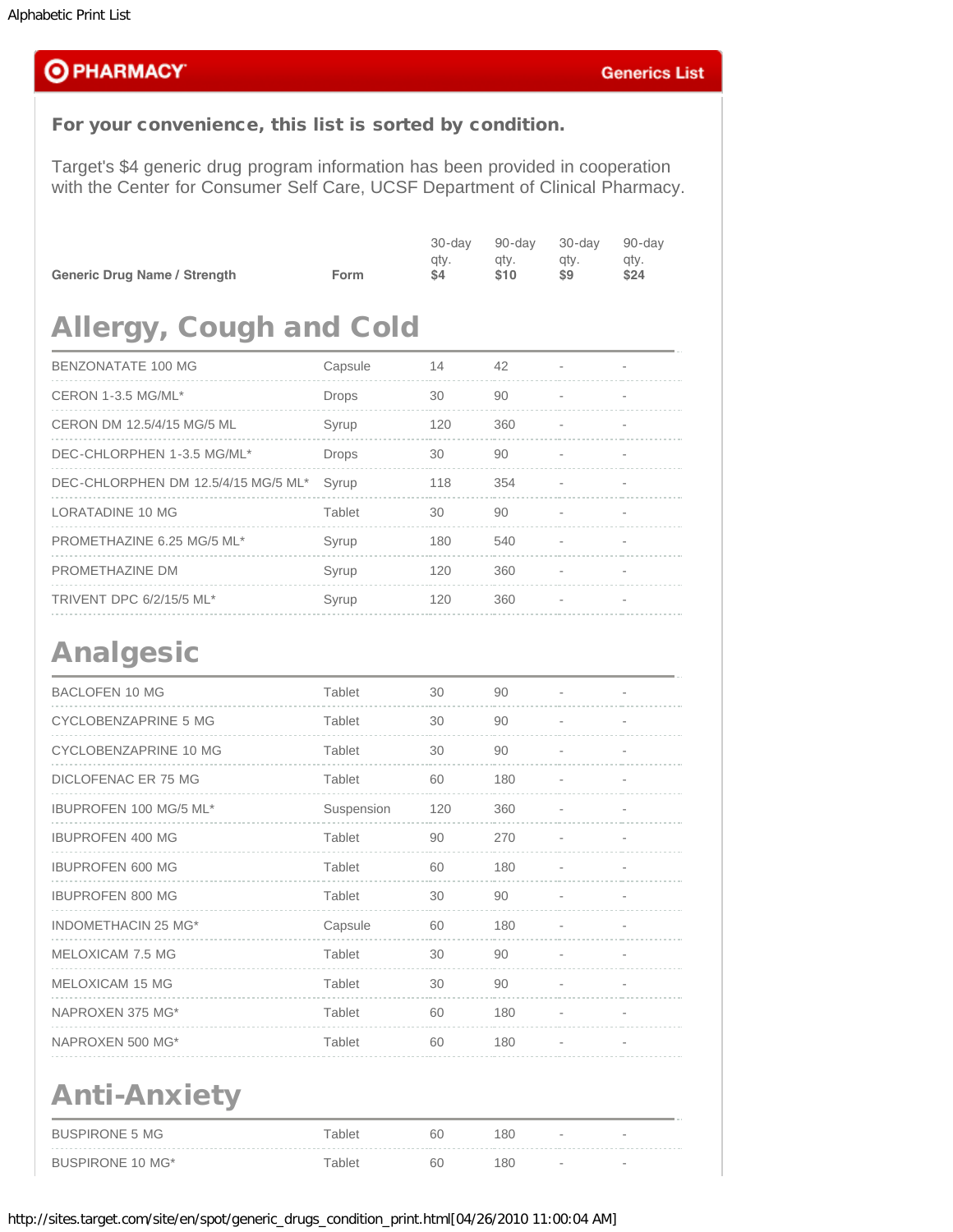| DOXEPIN HCL 10 MG  | Capsule | 30 | 90 |  |
|--------------------|---------|----|----|--|
| DOXEPIN HCL 25 MG  | Capsule | 30 | 90 |  |
| DOXEPIN HCL 50 MG  | Capsule | 30 | 90 |  |
| DOXEPIN HCL 75 MG  | Capsule | 30 | 90 |  |
| DOXEPIN HCL 100 MG | Capsule | 30 | 90 |  |
| PAROXETINE 10 MG*  | Tablet  | 30 | 90 |  |
| PAROXETINE 20 MG*  | Tablet  | 30 | 90 |  |

# Antibiotic

| AMOXICILLIN 125 MG/5 ML    | Suspension     | 80  | 240 |  |
|----------------------------|----------------|-----|-----|--|
| AMOXICILLIN 125 MG/5 ML    | Suspension     | 100 | 300 |  |
| AMOXICILLIN 125 MG/5 ML    | Suspension     | 150 | 450 |  |
| AMOXICILLIN 200 MG/5 ML    | Suspension     | 50  | 150 |  |
| AMOXICILLIN 200 MG/5 ML*   | Suspension     | 75  | 225 |  |
| AMOXICILLIN 200 MG/5 ML*   | Suspension     | 100 | 300 |  |
| AMOXICILLIN 250 MG         | Capsule        | 30  | 90  |  |
| AMOXICILLIN 250 MG/5 ML    | Suspension     | 80  | 240 |  |
| AMOXICILLIN 250 MG/5 ML    | Suspension     | 100 | 300 |  |
| AMOXICILLIN 250 MG/5 ML    | Suspension     | 150 | 450 |  |
| AMOXICILLIN 400 MG/5 ML    | Suspension     | 50  | 150 |  |
| AMOXICILLIN 400 MG/5 ML*   | Suspension     | 75  | 225 |  |
| AMOXICILLIN 400 MG/5 ML*   | Suspension     | 100 | 300 |  |
| AMOXICILLIN 500 MG         | Capsule        | 30  | 90  |  |
| CEPHALEXIN 250 MG          | Capsule        | 28  | 84  |  |
| CEPHALEXIN 500 MG          | Capsule        | 30  | 90  |  |
| CIPROFLOXACIN 250 MG       | Tablet         | 14  | 42  |  |
| CIPROFLOXACIN 500 MG       | Tablet         | 20  | 60  |  |
| DOXYCYCLINE HYCLATE 50 MG  | Capsule        | 30  | 90  |  |
| DOXYCYCLINE HYCLATE 100 MG | Capsule/Tablet | 20  | 60  |  |
| ERYTHROMYCIN EC 250 MG*    | Capsule        | 28  | 84  |  |
| ISONIAZID 300 MG           | Tablet         | 30  | 90  |  |
| METRONIDAZOLE 250 MG       | Tablet         | 28  | 84  |  |
| METRONIDAZOLE 500 MG       | Tablet         | 14  | 42  |  |
| PENICILLIN VK 125 MG/5 ML  | Solution       | 200 | 600 |  |
| PENICILLIN VK 250 MG/5 ML  | Solution       | 100 | 300 |  |
| PENICILLIN VK 250 MG       | Tablet         | 28  | 84  |  |
| SMZ/TMP 200/40/5 ML*       | Suspension     | 120 | 360 |  |
| SMZ/TMP 400/80 MG          | Tablet         | 28  | 84  |  |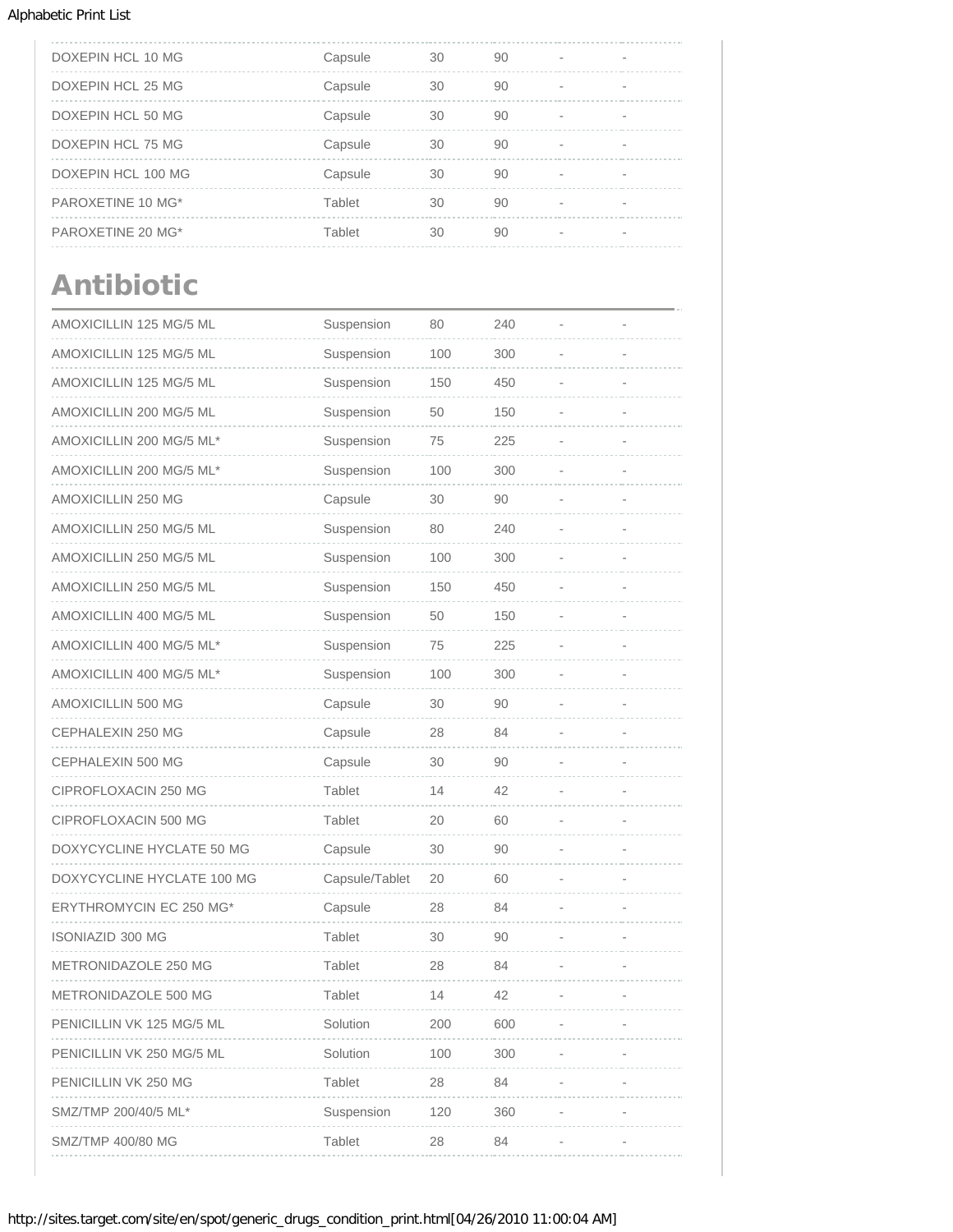| SMZ/TMP DS 800/160 MG | Tablet  |    | 60  | $\sim$ |
|-----------------------|---------|----|-----|--------|
| TETRACYCLINE 250 MG   | Capsule | 60 | 180 | $\sim$ |
| TETRACYCLINE 500 MG   | Capsule | 60 | 180 | $\sim$ |

# Antidepressant

| AMITRIPTYLINE 10 MG        | Tablet  | 30 | 90 |  |
|----------------------------|---------|----|----|--|
| <b>AMITRIPTYLINE 25 MG</b> | Tablet  | 30 | 90 |  |
| <b>AMITRIPTYLINE 50 MG</b> | Tablet  | 30 | 90 |  |
| <b>AMITRIPTYLINE 75 MG</b> | Tablet  | 30 | 90 |  |
| AMITRIPTYLINE 100 MG       | Tablet  | 30 | 90 |  |
| CITALOPRAM 20 MG           | Tablet  | 30 | 90 |  |
| CITALOPRAM 40 MG           | Tablet  | 30 | 90 |  |
| DOXEPIN HCL 10 MG          | Capsule | 30 | 90 |  |
| DOXEPIN HCL 25 MG          | Capsule | 30 | 90 |  |
| DOXEPIN HCL 50 MG          | Capsule | 30 | 90 |  |
| DOXEPIN HCL 75 MG          | Capsule | 30 | 90 |  |
| DOXEPIN HCL 100 MG         | Capsule | 30 | 90 |  |
| FLUOXETINE 10 MG*          | Tablet  | 30 | 90 |  |
| FLUOXETINE 10 MG           | Capsule | 30 | 90 |  |
| FLUOXETINE 20 MG           | Capsule | 30 | 90 |  |
| FLUOXETINE 40 MG*          | Capsule | 30 | 90 |  |
| NORTRIPTYLINE 10 MG        | Capsule | 30 | 90 |  |
| NORTRIPTYLINE 25 MG        | Capsule | 30 | 90 |  |
| PAROXETINE 10 MG*          | Tablet  | 30 | 90 |  |
| PAROXETINE 20 MG*          | Tablet  | 30 | 90 |  |
| TRAZODONE 50 MG            | Tablet  | 30 | 90 |  |
| TRAZODONE 100 MG           | Tablet  | 30 | 90 |  |
| TRAZODONE 150 MG           | Tablet  | 30 | 90 |  |

## Antifungal

| FLUCONAZOLE 150 MG  | Tablet |    | $\sim$ | $\sim$                   |
|---------------------|--------|----|--------|--------------------------|
| TERBINAFINE 250 MG* | Tablet | 90 | $\sim$ | $\overline{\phantom{a}}$ |

### Anti-Inflammatory

| DICLOFENAC ER 75 MG     | Tablet     | 60  | 180  |        |                          |
|-------------------------|------------|-----|------|--------|--------------------------|
| IBUPROFEN 100 MG/5 ML*  | Suspension | 120 | 360  | $\sim$ | $\overline{\phantom{a}}$ |
| <b>IBUPROFEN 400 MG</b> | Tablet     | 90  | 270  |        |                          |
| <b>IBUPROFEN 600 MG</b> | Tablet     | 60  | 180. |        |                          |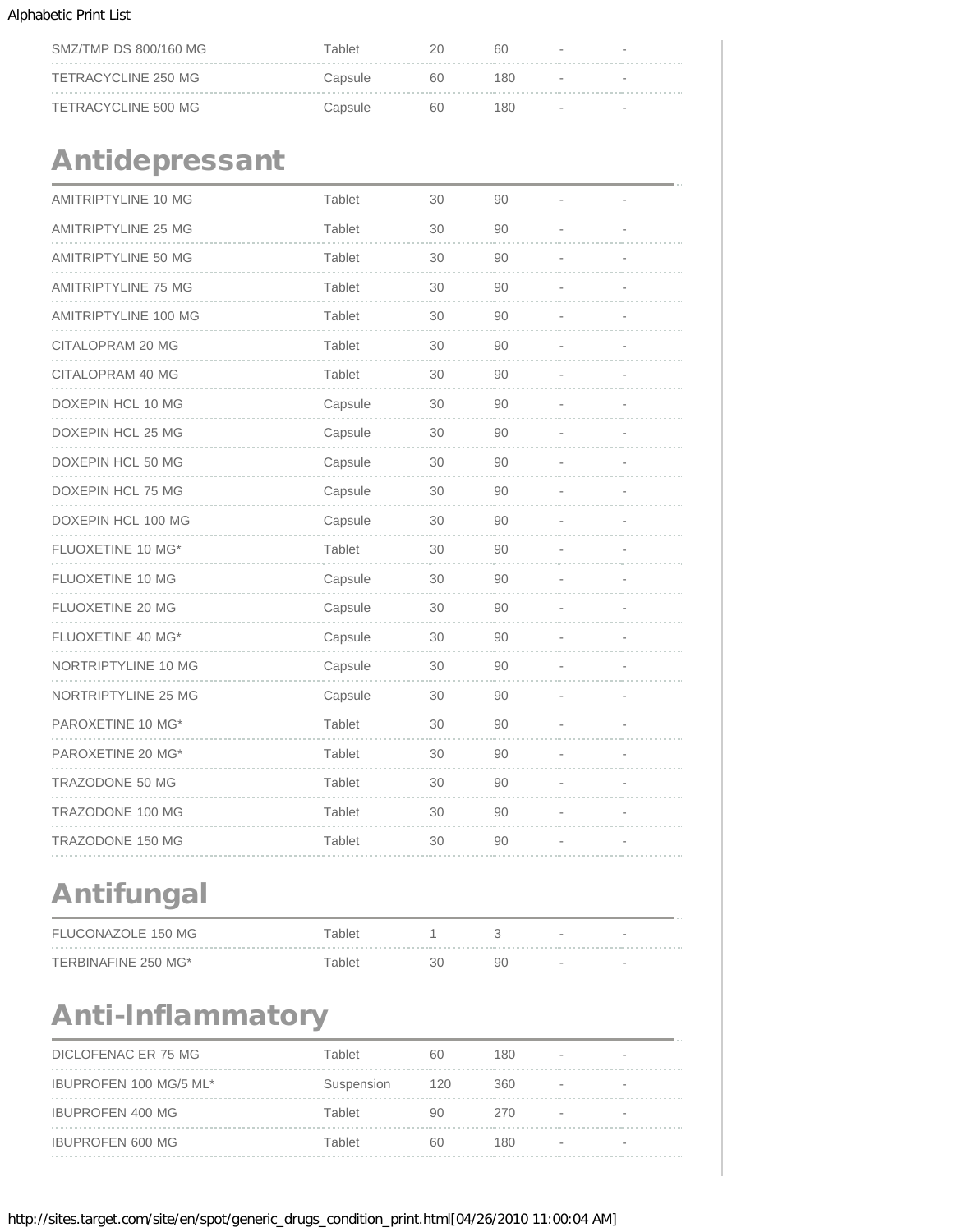| <b>IBUPROFEN 800 MG</b> | Tablet  | 30 | 90  |                          |                          |
|-------------------------|---------|----|-----|--------------------------|--------------------------|
| INDOMETHACIN 25 MG*     | Capsule | 60 | 180 | $\overline{\phantom{a}}$ |                          |
| MELOXICAM 7.5 MG        | Tablet  | 30 | 90  |                          |                          |
| MELOXICAM 15 MG         | Tablet  | 30 | 90  | $\overline{\phantom{a}}$ | $\overline{\phantom{a}}$ |
| NAPROXEN 375 MG*        | Tablet  | 60 | 180 |                          |                          |
| NAPROXEN 500 MG*        | Tablet  | 60 | 180 |                          |                          |

# Antipsychotic

| <b>FLUPHENAZINE 1 MG</b> | Tablet  | 30 | 90  |                          |  |
|--------------------------|---------|----|-----|--------------------------|--|
| HALOPERIDOL 0.5 MG       | Tablet  | 30 | 90  |                          |  |
| <b>HALOPERIDOL 1 MG</b>  | Tablet  | 30 | 90  | $\overline{\phantom{a}}$ |  |
| <b>HALOPERIDOL 2 MG</b>  | Tablet  | 30 | 90  |                          |  |
| <b>HALOPERIDOL 5 MG</b>  | Tablet  | 30 | 90  |                          |  |
| LITHIUM CARB 300 MG*     | Capsule | 90 | 270 |                          |  |
| THIORIDAZINE 25 MG       | Tablet  | 30 | 90  |                          |  |
| THIORIDAZINE 50 MG       | Tablet  | 30 | 90  |                          |  |
| THIOTHIXENE 2 MG         | Capsule | 30 | 90  |                          |  |

# Antiviral

| ACYCLOVIR 200 MG | 30 | 90 | $\sim$ |
|------------------|----|----|--------|
|                  |    |    |        |

## Arthritis

| <b>DICLOFENAC ER 75 MG</b> | Tablet  | 60 | 180 |   |                |
|----------------------------|---------|----|-----|---|----------------|
| <b>IBUPROFEN 400 MG</b>    | Tablet  | 90 | 270 |   |                |
| <b>IBUPROFEN 600 MG</b>    | Tablet  | 60 | 180 |   |                |
| <b>IBUPROFEN 800 MG</b>    | Tablet  | 30 | 90  | ٠ | $\blacksquare$ |
| INDOMETHACIN 25 MG*        | Capsule | 60 | 180 | ٠ | $\blacksquare$ |
| MELOXICAM 7.5 MG           | Tablet  | 30 | 90  |   |                |
| MELOXICAM 15 MG            | Tablet  | 30 | 90  |   |                |
| NAPROXEN 375 MG*           | Tablet  | 60 | 180 |   |                |
| NAPROXEN 500 MG*           | Tablet  | 60 | 180 |   |                |
|                            |         |    |     |   |                |

### Asthma

| ALBUTEROL 2 MG/5 ML   | Syrup    | 120 | 360 | $\overline{\phantom{a}}$ |  |
|-----------------------|----------|-----|-----|--------------------------|--|
| ALBUTEROL 2 MG        | Tablet   | 90  | 270 |                          |  |
| ALBUTEROL 4 MG        | Tablet   | 60  | 180 | $\sim$                   |  |
| ALBUTEROL NEB 0.083%* | Solution | 75  | 225 | $\overline{\phantom{a}}$ |  |
| ALBUTEROL NEB 0.5%    | Solution | 20  | 60  |                          |  |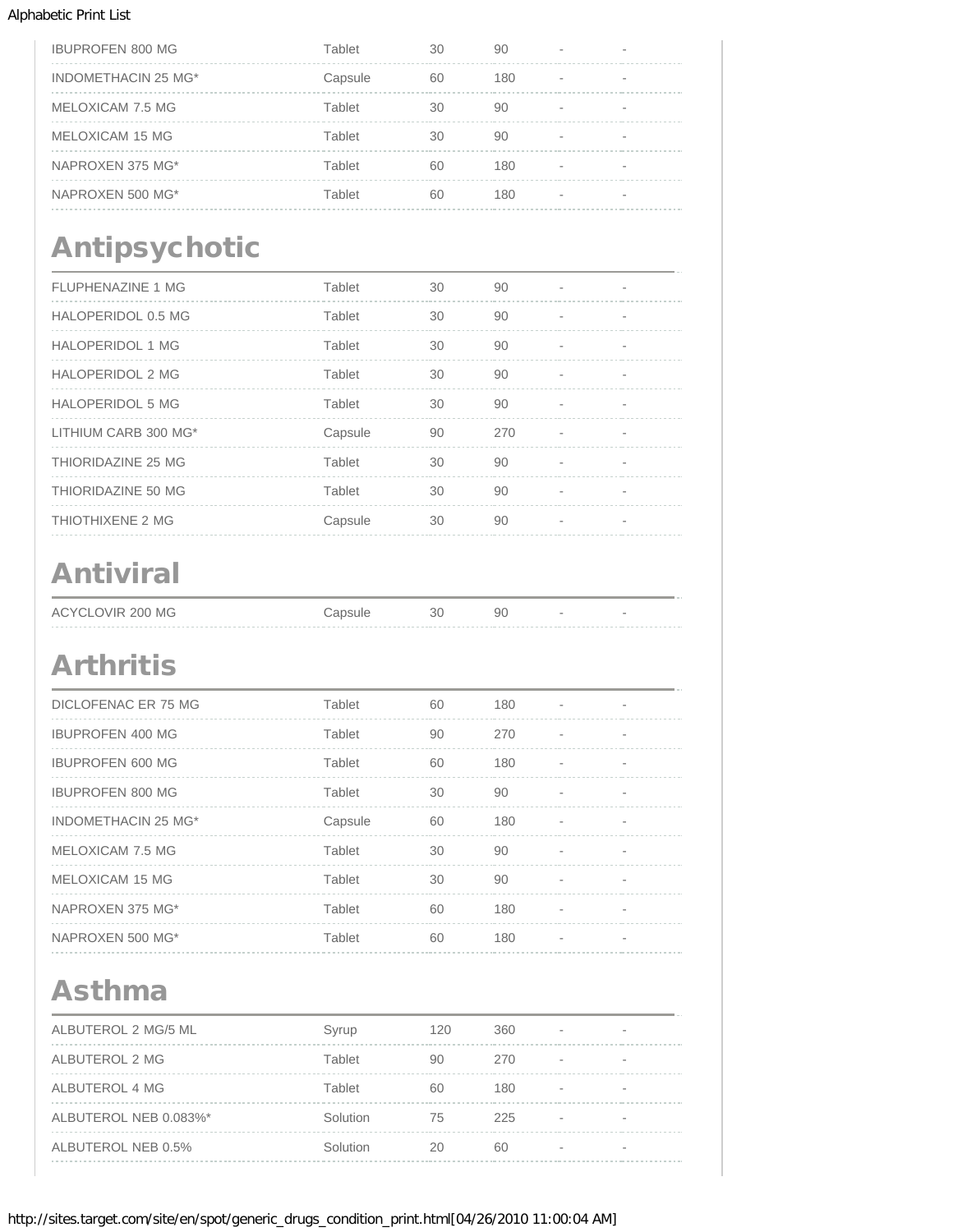| IPRATROPIUM NEB 0.2 MG/ML*   | Solution | 75 | 225 |   |                |  |  |  |  |
|------------------------------|----------|----|-----|---|----------------|--|--|--|--|
| VENTOLIN HFA ® *             | Inhaler  |    |     | 8 | N/A            |  |  |  |  |
|                              |          |    |     |   |                |  |  |  |  |
| <b>Cancer/Oncology</b>       |          |    |     |   |                |  |  |  |  |
| MEGESTROL 20 MG*             | Tablet   | 30 | 90  |   | $\overline{a}$ |  |  |  |  |
|                              |          |    |     |   |                |  |  |  |  |
| <b>Cardiac/Hypertension</b>  |          |    |     |   |                |  |  |  |  |
| AMILORIDE/HCTZ 5-50 MG       | Tablet   | 30 | 90  |   |                |  |  |  |  |
| ATENOLOL 25 MG               | Tablet   | 30 | 90  |   |                |  |  |  |  |
| ATENOLOL 50 MG               | Tablet   | 30 | 90  |   |                |  |  |  |  |
| ATENOLOL 100 MG              | Tablet   | 30 | 90  |   |                |  |  |  |  |
| ATENOLOL/CHLORTHAL 50/25 MG  | Tablet   | 30 | 90  |   |                |  |  |  |  |
| ATENOLOL/CHLORTHAL 100/25 MG | Tablet   | 30 | 90  |   |                |  |  |  |  |
| <b>BENAZEPRIL 5 MG</b>       | Tablet   | 30 | 90  |   |                |  |  |  |  |
| <b>BENAZEPRIL 10 MG</b>      | Tablet   | 30 | 90  |   |                |  |  |  |  |
| <b>BENAZEPRIL 20 MG</b>      | Tablet   | 30 | 90  |   |                |  |  |  |  |
| <b>BENAZEPRIL 40 MG</b>      | Tablet   | 30 | 90  |   |                |  |  |  |  |
| BISOPROLOL/HCTZ 2.5/6.25 MG  | Tablet   | 30 | 90  |   |                |  |  |  |  |
| BISOPROLOL/HCTZ 5/6.25 MG    | Tablet   | 30 | 90  |   |                |  |  |  |  |
| BISOPROLOL/HCTZ 10/6.25 MG   | Tablet   | 30 | 90  |   |                |  |  |  |  |
| <b>BUMETANIDE 0.5 MG</b>     | Tablet   | 30 | 90  |   |                |  |  |  |  |
| <b>BUMETANIDE 1 MG</b>       | Tablet   | 30 | 90  |   |                |  |  |  |  |
| CAPTOPRIL 12.5 MG            | Tablet   | 60 | 180 |   |                |  |  |  |  |
| <b>CAPTOPRIL 25 MG</b>       | Tablet   | 60 | 180 |   |                |  |  |  |  |
| CAPTOPRIL 50 MG              | Tablet   | 60 | 180 |   |                |  |  |  |  |
| CAPTOPRIL 100 MG             | Tablet   | 60 | 180 |   |                |  |  |  |  |
| CARVEDILOL 3.125 MG          | Tablet   | 60 | 180 |   |                |  |  |  |  |
| CARVEDILOL 6.25 MG           | Tablet   | 60 | 180 |   |                |  |  |  |  |
| CARVEDILOL 12.5 MG           | Tablet   | 60 | 180 |   |                |  |  |  |  |
| CARVEDILOL 25 MG*            | Tablet   | 60 | 180 |   |                |  |  |  |  |
| CHLORTHALIDONE 25 MG         | Tablet   | 30 | 90  |   |                |  |  |  |  |
| CHLORTHALIDONE 50 MG         | Tablet   | 30 | 90  |   |                |  |  |  |  |
| CLONIDINE 0.1 MG             | Tablet   | 30 | 90  |   |                |  |  |  |  |
| CLONIDINE 0.2 MG             | Tablet   | 30 | 90  |   |                |  |  |  |  |
| DIGOXIN 0.125 MG             | Tablet   | 30 | 90  |   |                |  |  |  |  |
| DIGOXIN 0.25 MG              | Tablet   | 30 | 90  |   |                |  |  |  |  |
| DILTIAZEM 30 MG              | Tablet   | 60 | 180 |   |                |  |  |  |  |
| DILTIAZEM 60 MG              | Tablet   | 60 | 180 |   |                |  |  |  |  |
| DILTIAZEM 90 MG*             | Tablet   | 60 | 180 |   |                |  |  |  |  |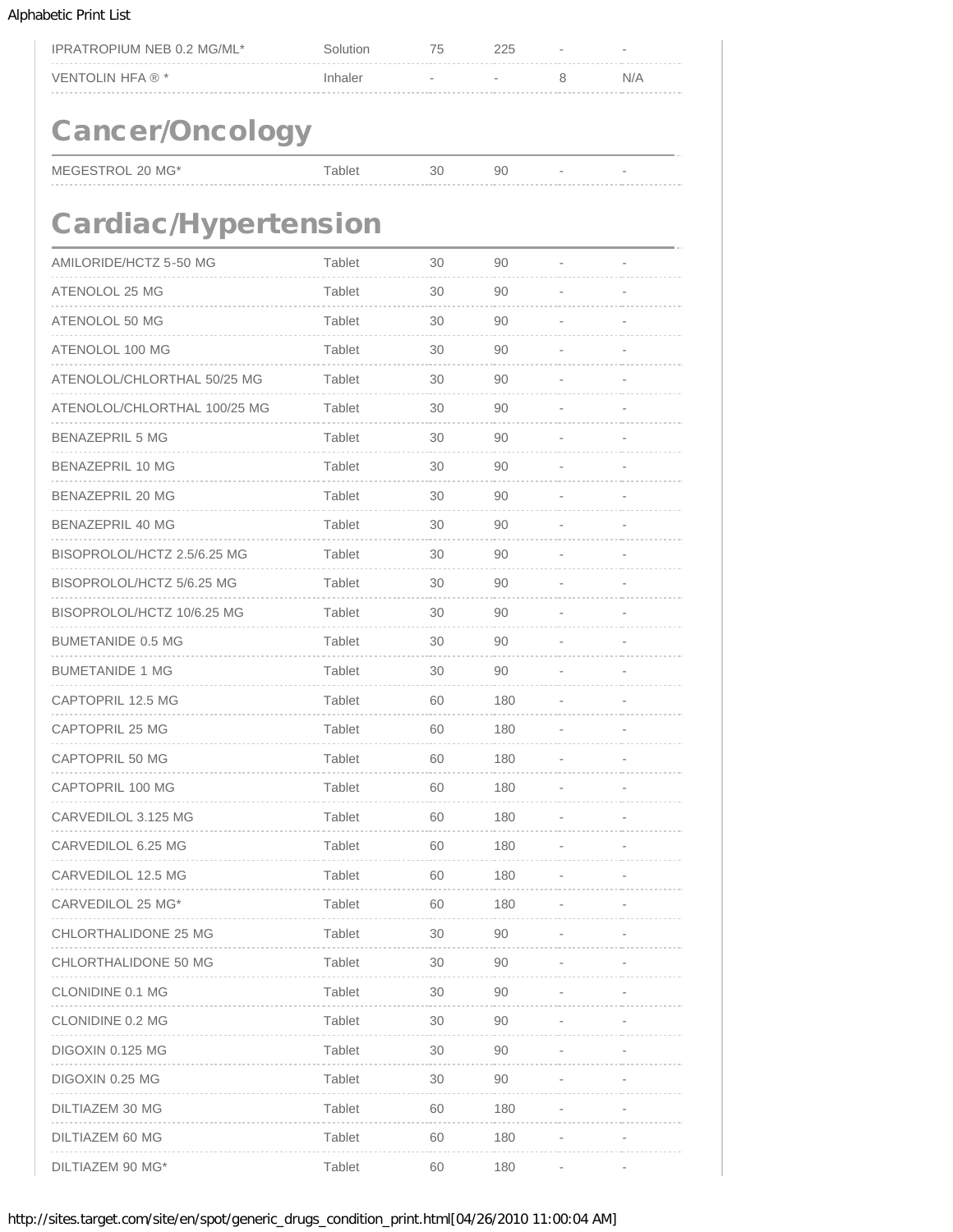| DILTIAZEM 120 MG                       | Tablet        | 30 | 90  |  |
|----------------------------------------|---------------|----|-----|--|
| DOXAZOSIN 1 MG                         | Tablet        | 30 | 90  |  |
| DOXAZOSIN 2 MG                         | Tablet        | 30 | 90  |  |
| DOXAZOSIN 4 MG                         | Tablet        | 30 | 90  |  |
| DOXAZOSIN 8 MG                         | Tablet        | 30 | 90  |  |
| <b>ENALAPRIL 2.5 MG</b>                | Tablet        | 30 | 90  |  |
| ENALAPRIL 5 MG                         | Tablet        | 30 | 90  |  |
| ENALAPRIL 10 MG                        | Tablet        | 30 | 90  |  |
| ENALAPRIL 20 MG                        | Tablet        | 30 | 90  |  |
| ENALAPRIL/HCTZ 5/12.5 MG               | Tablet        | 30 | 90  |  |
| <b>FUROSEMIDE 20 MG</b>                | Tablet        | 30 | 90  |  |
| FUROSEMIDE 40 MG                       | Tablet        | 30 | 90  |  |
| FUROSEMIDE 80 MG                       | Tablet        | 30 | 90  |  |
| <b>GUANFACINE 1 MG</b>                 | Tablet        | 30 | 90  |  |
| <b>HYDRALAZINE 10 MG</b>               | <b>Tablet</b> | 30 | 90  |  |
| <b>HYDRALAZINE 25 MG</b>               | Tablet        | 30 | 90  |  |
| HYDROCHLOROTHIAZIDE 12.5 MG*           | Capsule       | 30 | 90  |  |
| HYDROCHLOROTHIAZIDE 25 MG              | Tablet        | 30 | 90  |  |
| HYDROCHLOROTHIAZIDE 50 MG              | Tablet        | 30 | 90  |  |
| <b>INDAPAMIDE 1.25 MG</b>              | Tablet        | 30 | 90  |  |
| <b>INDAPAMIDE 2.5 MG</b>               | Tablet        | 30 | 90  |  |
| <b>ISOSORBIDE MONONITRATE ER 30 MG</b> | Tablet        | 30 | 90  |  |
| ISOSORBIDE MONONITRATE ER 60 MG        | Tablet        | 30 | 90  |  |
| LISINOPRIL 2.5 MG                      | Tablet        | 30 | 90  |  |
| LISINOPRIL 5 MG                        | Tablet        | 30 | 90  |  |
| LISINOPRIL 10 MG                       | Tablet        | 30 | 90  |  |
| LISINOPRIL 20 MG                       | Tablet        | 30 | 90  |  |
| LISINOPRIL/HCTZ 10-12.5 MG             | Tablet        | 30 | 90  |  |
| LISINOPRIL/HCTZ 20-12.5 MG*            | Tablet        | 30 | 90  |  |
| LISINOPRIL/HCTZ 20-25 MG*              | Tablet        | 30 | 90  |  |
| METHYLDOPA 250 MG*                     | Tablet        | 60 | 180 |  |
| METHYLDOPA 500 MG*                     | Tablet        | 30 | 90  |  |
| METOPROLOL TARTRATE 25 MG              | Tablet        | 60 | 180 |  |
| METOPROLOL TARTRATE 50 MG              | Tablet        | 60 | 180 |  |
| METOPROLOL TARTRATE 100 MG*            | Tablet        | 60 | 180 |  |
| NADOLOL 20 MG                          | Tablet        | 30 | 90  |  |
| NADOLOL 40 MG*                         | Tablet        | 30 | 90  |  |
| PINDOLOL 5 MG                          | Tablet        | 30 | 90  |  |
| PINDOLOL 10 MG                         | Tablet        | 30 | 90  |  |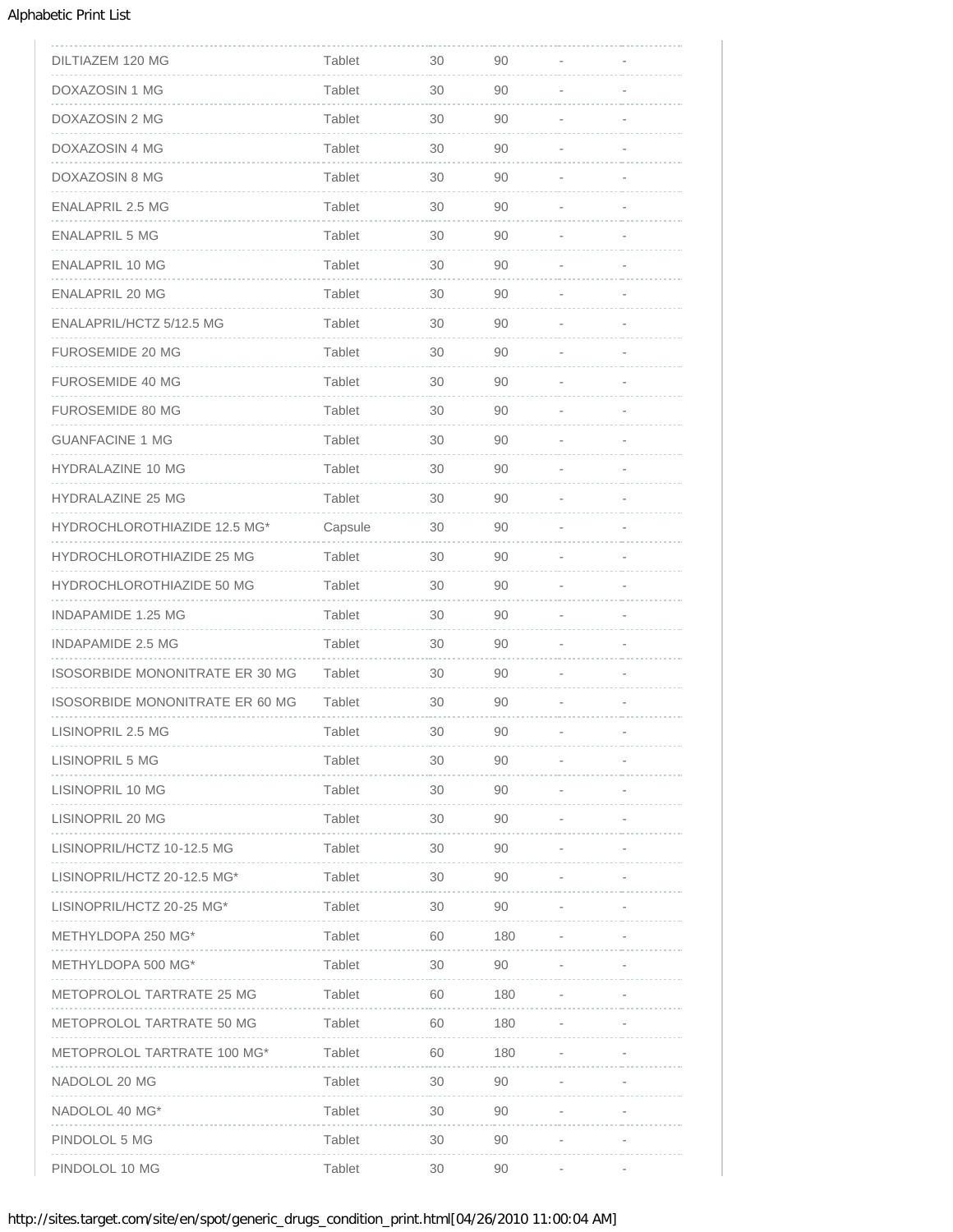| PRAZOSIN HCL 1 MG           | Capsule        | 30 | 90  |  |
|-----------------------------|----------------|----|-----|--|
| PRAZOSIN HCL 2 MG*          | Capsule        | 30 | 90  |  |
| PRAZOSIN HCL 5 MG*          | Capsule        | 30 | 90  |  |
| PROPRANOLOL 10 MG           | <b>Tablet</b>  | 60 | 180 |  |
| PROPRANOLOL 20 MG           | Tablet         | 60 | 180 |  |
| PROPRANOLOL 40 MG           | Tablet         | 60 | 180 |  |
| PROPRANOLOL 80 MG           | Tablet         | 60 | 180 |  |
| SOTALOL HCL 80 MG*          | Tablet         | 30 | 90  |  |
| SPIRONOLACTONE 25 MG*       | Tablet         | 30 | 90  |  |
| <b>TERAZOSIN 1 MG</b>       | Capsule        | 30 | 90  |  |
| <b>TERAZOSIN 2 MG</b>       | Capsule        | 30 | 90  |  |
| TERAZOSIN 5 MG              | Capsule        | 30 | 90  |  |
| TERAZOSIN 10 MG             | Capsule        | 30 | 90  |  |
| TRIAMTERENE/HCTZ 37.5/25 MG | Capsule/Tablet | 30 | 90  |  |
| TRIAMTERENE/HCTZ 75/50 MG   | Tablet         | 30 | 90  |  |
| <b>VERAPAMIL 80 MG</b>      | Tablet         | 30 | 90  |  |
| <b>VERAPAMIL 120 MG</b>     | Tablet         | 30 | 90  |  |
| <b>WARFARIN 1 MG</b>        | <b>Tablet</b>  | 30 | 90  |  |
| WARFARIN 2 MG               | <b>Tablet</b>  | 30 | 90  |  |
| WARFARIN 2.5 MG             | Tablet         | 30 | 90  |  |
| WARFARIN 3 MG               | Tablet         | 30 | 90  |  |
| <b>WARFARIN 4 MG</b>        | Tablet         | 30 | 90  |  |
| <b>WARFARIN 5 MG*</b>       | <b>Tablet</b>  | 30 | 90  |  |
| <b>WARFARIN 6 MG</b>        | <b>Tablet</b>  | 30 | 90  |  |
| WARFARIN 7.5 MG             | <b>Tablet</b>  | 30 | 90  |  |
| WARFARIN 10 MG              | <b>Tablet</b>  | 30 | 90  |  |
|                             |                |    |     |  |

## **Cholesterol**

| LOVASTATIN 10 MG*  | Tablet | 30 | 90 |                          |                          |
|--------------------|--------|----|----|--------------------------|--------------------------|
| LOVASTATIN 20 MG*  | Tablet | 30 | 90 | $\overline{\phantom{a}}$ | $\overline{\phantom{a}}$ |
| PRAVASTATIN 10 MG  | Tablet | 30 | 90 |                          |                          |
| PRAVASTATIN 20 MG  | Tablet | 30 | 90 |                          |                          |
| PRAVASTATIN 40 MG* | Tablet | 30 | 90 |                          | $\overline{\phantom{a}}$ |

### Diabetes

| CHLORPROPAMIDE 100 MG*  | Tablet | 30 | 90 |                          | $\overline{\phantom{a}}$ |
|-------------------------|--------|----|----|--------------------------|--------------------------|
| <b>GLIMEPIRIDE 1 MG</b> | Tablet | 30 | 90 | $\overline{\phantom{a}}$ | $\overline{\phantom{a}}$ |
| <b>GLIMEPIRIDE 2 MG</b> | Tablet | 30 | 90 |                          | $\overline{\phantom{a}}$ |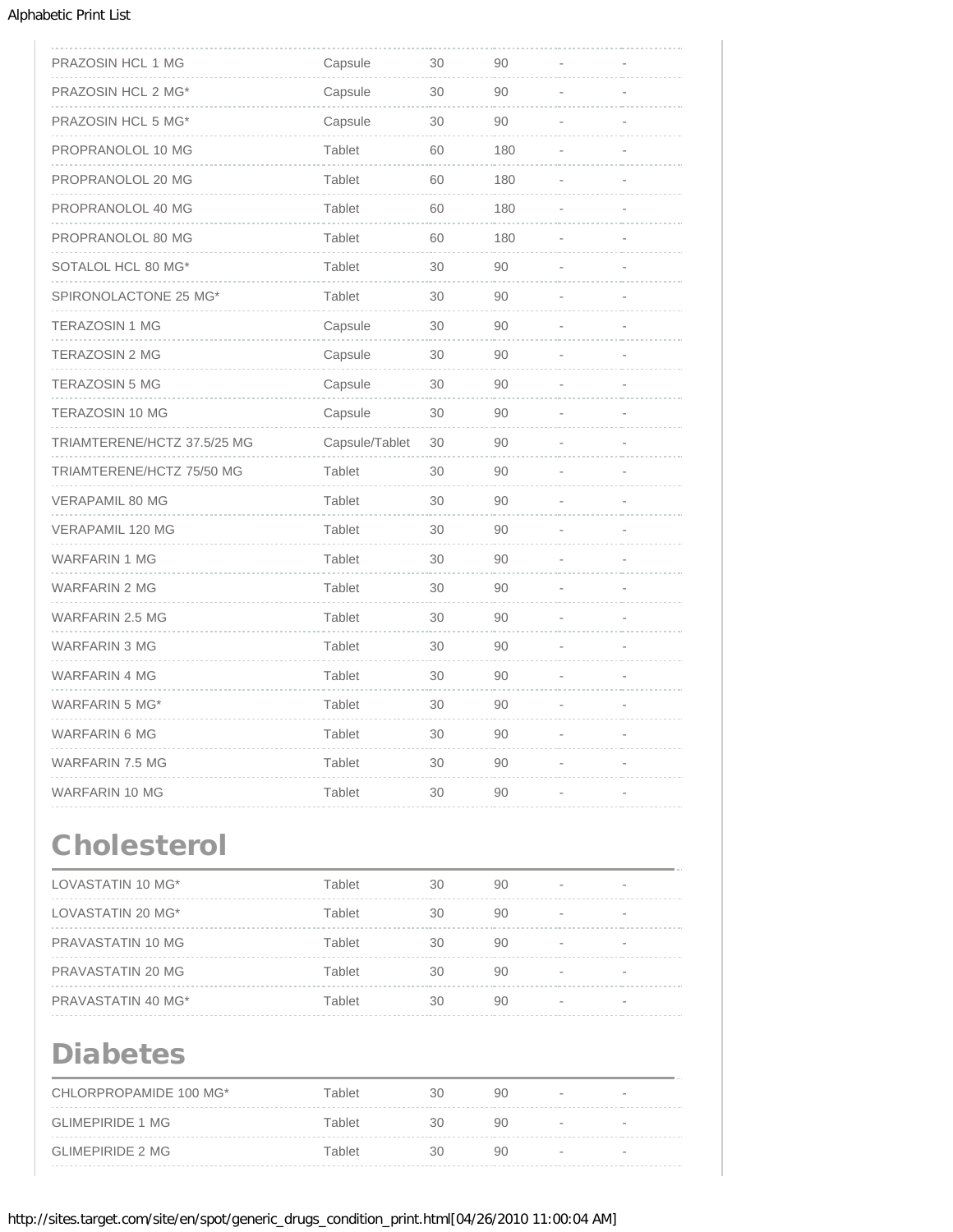| <b>GLIMEPIRIDE 4 MG</b>     | Tablet | 30 | 90  |  |
|-----------------------------|--------|----|-----|--|
| <b>GLIPIZIDE 5 MG</b>       | Tablet | 30 | 90  |  |
| GLIPIZIDE 10 MG*            | Tablet | 60 | 180 |  |
| <b>GLYBURIDE 2.5 MG</b>     | Tablet | 30 | 90  |  |
| <b>GLYBURIDE 5 MG</b>       | Tablet | 30 | 90  |  |
| <b>GLYBURIDE MICRO 3 MG</b> | Tablet | 30 | 90  |  |
| <b>GLYBURIDE MICRO 6 MG</b> | Tablet | 30 | 90  |  |
| METFORMIN 500 MG            | Tablet | 60 | 180 |  |
| <b>METFORMIN 850 MG</b>     | Tablet | 60 | 180 |  |
| METFORMIN 1000 MG*          | Tablet | 60 | 180 |  |
| METFORMIN ER 500 MG*        | Tablet | 60 | 180 |  |

## Ear Preparations

| ANTIPYRINE/BENZOCAINE | <b>Otic Solution</b> |  |  |
|-----------------------|----------------------|--|--|
|                       |                      |  |  |

# Eye Preparations

| <b>ATROPINE SULFATE 1%</b>      | Ophthalmic<br>Solution   | 5              | 15 |                          |                          |
|---------------------------------|--------------------------|----------------|----|--------------------------|--------------------------|
| <b>ERYTHROMYCIN 5 MG/GM*</b>    | Ophthalmic<br>Ointment   | $\overline{4}$ | 12 |                          |                          |
| <b>GENTAMICIN 0.3%</b>          | Ophthalmic<br>Solution   | 5              | 15 |                          |                          |
| LEVOBUNOLOL 0.5%                | Ophthalmic<br>Solution   | 5              | 15 | $\overline{\phantom{a}}$ | $\overline{\phantom{m}}$ |
| NEO/POLYMX/DEXAMETHASONE 0.1%   | Ophthalmic<br>Ointment   | $\overline{4}$ | 12 |                          |                          |
| NEO/POLYMX/DEXAMETHASONE 0.1%   | Ophthalmic<br>Suspension | 5              | 15 |                          |                          |
| PILOCARPINE 1%                  | Ophthalmic<br>Solution   | 15             | 45 |                          | $\overline{a}$           |
| PILOCARPINE 2%                  | Ophthalmic<br>Solution   | 15             | 45 |                          |                          |
| POLYMYXIN SULFATE/TMP*          | Ophthalmic<br>Solution   | 10             | 30 |                          |                          |
| <b>SULFACETAMIDE SODIUM 10%</b> | Ophthalmic<br>Solution   | 15             | 45 |                          |                          |
| TIMOLOL MALEATE 0.25%           | Ophthalmic<br>Solution   | 5              | 15 |                          |                          |
| TIMOLOL MALEATE 0.5%            | Ophthalmic<br>Solution   | 5              | 15 | $\overline{\phantom{a}}$ | i.                       |
| <b>TOBRAMYCIN 0.3%</b>          | Ophthalmic<br>Solution   | 5              | 15 |                          |                          |
| <b>Hormones</b>                 |                          |                |    |                          |                          |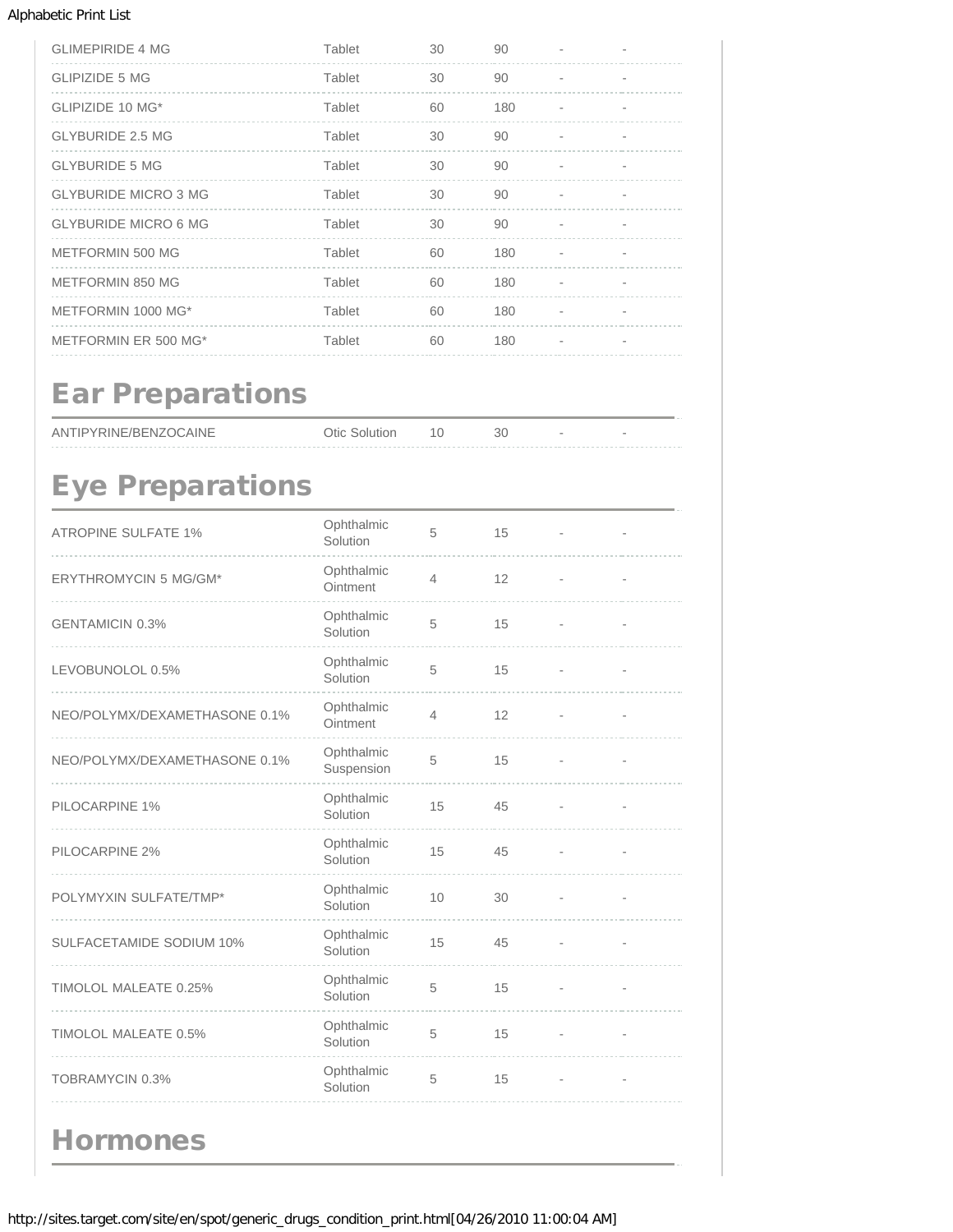| ESTRADIOL 0.5 MG           | Tablet | 30 | 90 |  |
|----------------------------|--------|----|----|--|
| ESTRADIOL 1 MG             | Tablet | 30 | 90 |  |
| ESTRADIOL 2 MG             | Tablet | 30 | 90 |  |
| ESTROPIPATE 0.75 MG        | Tablet | 30 | 90 |  |
| ESTROPIPATE 1.5 MG*        | Tablet | 30 | 90 |  |
| MEDROXYPROGESTERONE 2.5 MG | Tablet | 30 | 90 |  |
| MEDROXYPROGESTERONE 5 MG   | Tablet | 30 | 90 |  |
| MEDROXYPROGESTERONE 10 MG  | Tablet | 10 | 30 |  |
|                            |        |    |    |  |

# **Incontinence**

| OXYBUTYNIN 5 MG | able. | 60 | 180 |  |
|-----------------|-------|----|-----|--|
| .               |       |    |     |  |

### Muscle Relaxants

| BACLOFEN 10 MG        | Tablet | 30 | 90 | $\sim$                   | $\overline{\phantom{a}}$ |
|-----------------------|--------|----|----|--------------------------|--------------------------|
| CYCLOBENZAPRINE 5 MG  | Tablet | 30 | 90 | $\sim$                   | $\overline{\phantom{a}}$ |
| CYCLOBENZAPRINE 10 MG | Tablet | 30 | 90 | $\overline{\phantom{a}}$ | $\overline{\phantom{a}}$ |

### **Other**

| ALLOPURINOL 100 MG            | Tablet   | 30  | 90   | $\overline{\phantom{a}}$ |  |
|-------------------------------|----------|-----|------|--------------------------|--|
| ALLOPURINOL 300 MG            | Tablet   | 30  | 90   | ٠                        |  |
| CARBAMAZEPINE 200 MG*         | Tablet   | 60  | 180  |                          |  |
| CHLORHEXIDINE GLUCONATE 0.12% | Solution | 473 | 1419 | $\blacksquare$           |  |
| COLCHICINE 0.6 MG             | Tablet   | 30  | 90   | ٠                        |  |
| CYTRA-2                       | Solution | 180 | 540  |                          |  |
| PHENAZOPYRIDINE 100 MG        | Tablet   | 6   | 18   |                          |  |
| PHENAZOPYRIDINE 200 MG        | Tablet   | 30  | 90   | ٠                        |  |
| PROCHLORPERAZINE 10 MG        | Tablet   | 30  | 90   | $\overline{\phantom{a}}$ |  |

### Parkinson's Disease

| BENZTROPINE 2 MG     | Tablet | 30 | 90   | $\sim$ | $\overline{\phantom{a}}$ |
|----------------------|--------|----|------|--------|--------------------------|
| TRIHEXYPHENIDYL 2 MG | Tablet | 60 | 180. | $\sim$ | $\overline{\phantom{a}}$ |
|                      |        |    |      |        |                          |

## Prostate/BPH

| DOXAZOSIN 1 MG   | Tablet | 30 | 90 |   |  |
|------------------|--------|----|----|---|--|
| DOXAZOSIN 2 MG   | Tablet | 30 | 90 |   |  |
| DOXAZOSIN 4 MG   | Tablet | 30 | 90 |   |  |
| DOXAZOSIN 8 MG   | Tablet | 30 | 90 | - |  |
| MEGESTROL 20 MG* | Tablet | 30 | 90 |   |  |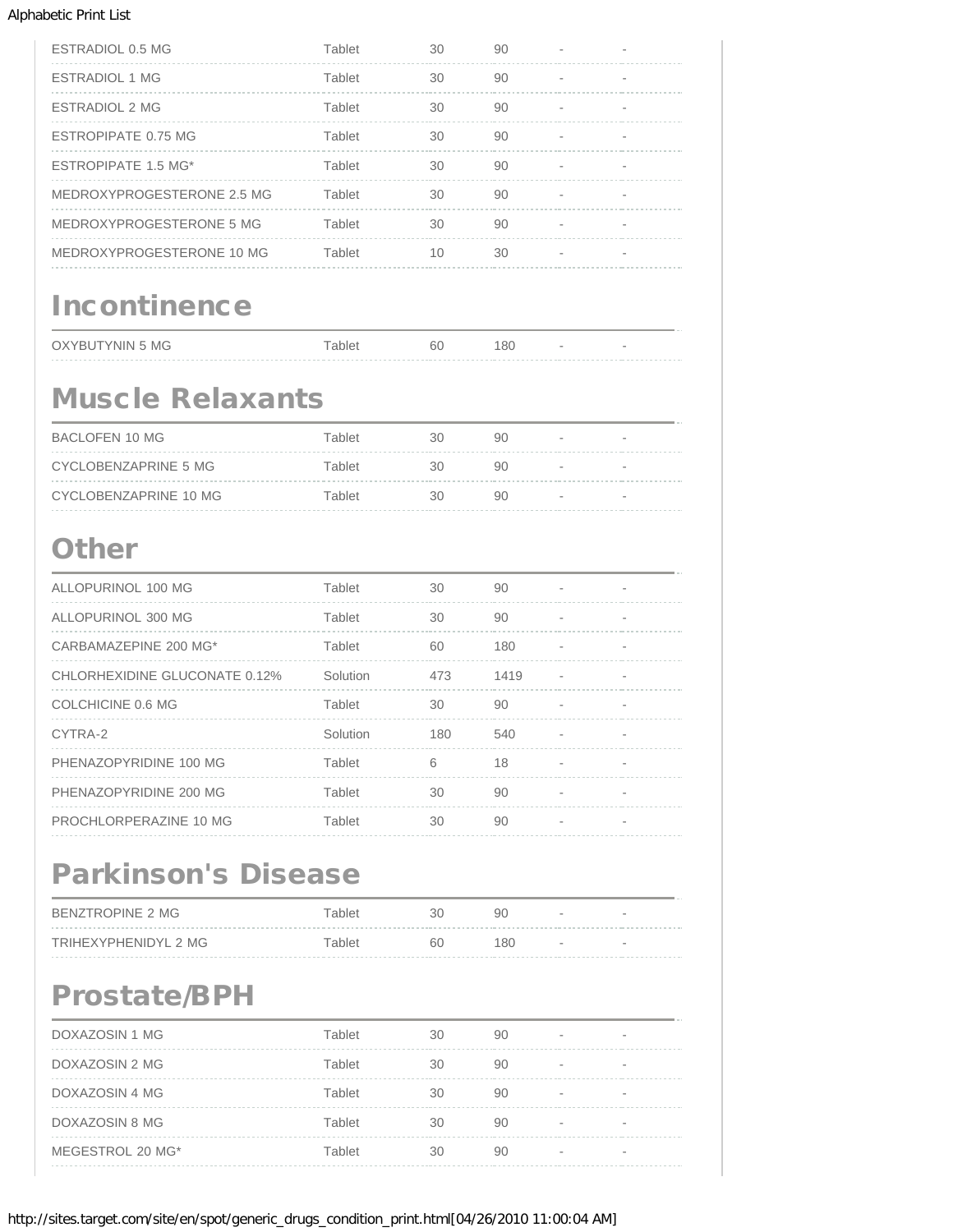| <b>PRAZOSIN HCL 1 MG</b> | Capsule | 30 | 90 |  |
|--------------------------|---------|----|----|--|
| PRAZOSIN HCL 2 MG*       | Capsule | 30 | 90 |  |
| PRAZOSIN HCL 5 MG*       | Capsule | 30 | 90 |  |
| <b>TERAZOSIN 1 MG</b>    | Capsule | 30 | 90 |  |
| <b>TERAZOSIN 2 MG</b>    | Capsule | 30 | 90 |  |
| <b>TERAZOSIN 5 MG</b>    | Capsule | 30 | 90 |  |
| <b>TERAZOSIN 10 MG</b>   | Capsule | 30 | 90 |  |
|                          |         |    |    |  |

# Seizure/Epilepsy

| CARBAMAZEPINE 200 MG* |  |  |
|-----------------------|--|--|
|                       |  |  |

Tablet 60 180 - -

# Smoking Cessation

| BUPROPION 150 MG SR* | $\tau$ ablet |  | N/A |
|----------------------|--------------|--|-----|
|                      |              |  |     |

## **Steroids**

| DEXAMETHASONE 0.75 MG   | Tablet             | 12 | 36  |   |  |
|-------------------------|--------------------|----|-----|---|--|
| DEXAMETHASONE 0.5 MG    | Tablet             | 30 | 90  | ٠ |  |
| DEXAMETHASONE 4 MG      | Tablet             | 6  | 18  |   |  |
| METHYLPREDNISOLONE 4 MG | Dose Pak/Tablet 21 |    | 63  |   |  |
| PREDNISONE 2.5 MG       | Tablet             | 30 | 90  |   |  |
| PREDNISONE 5 MG         | Dose Pak           | 21 | 63  | ٠ |  |
| PREDNISONE 5 MG*        | Dose Pak           | 48 | 144 | ٠ |  |
| PREDNISONE 5 MG         | Tablet             | 30 | 90  |   |  |
| PREDNISONE 10 MG        | Dose Pak           | 21 | 63  |   |  |
| PREDNISONE 10 MG*       | Dose Pak           | 48 | N/A |   |  |
| PREDNISONE 10 MG        | Tablet             | 30 | 90  |   |  |
| PREDNISONE 20 MG        | Tablet             | 30 | 90  |   |  |

### Stomach Disorders/Gastrointestinal

| BELLADONNA ALKALOIDS/PB         | Tablet      | 60  | 180 |                          |  |
|---------------------------------|-------------|-----|-----|--------------------------|--|
| CIMETIDINE 800 MG*              | Tablet      | 30  | 90  | $\overline{\phantom{a}}$ |  |
| DICYCLOMINE 10 MG               | Capsule     | 90  | 270 |                          |  |
| DICYCLOMINE 20 MG               | Tablet      | 60  | 180 |                          |  |
| <b>FAMOTIDINE 20 MG</b>         | Tablet      | 60  | 90  |                          |  |
| HYDROCORTISONE AC 25 MG         | Suppository | 12  | 36  |                          |  |
| LACTULOSE 10 GM/15 ML           | Syrup       | 237 | 711 | $\overline{\phantom{a}}$ |  |
| <b>METOCLOPRAMIDE 5 MG/5 ML</b> | Syrup       | 60  | 180 |                          |  |
| METOCLOPRAMIDE 10 MG            | Tablet      | 60  | 180 |                          |  |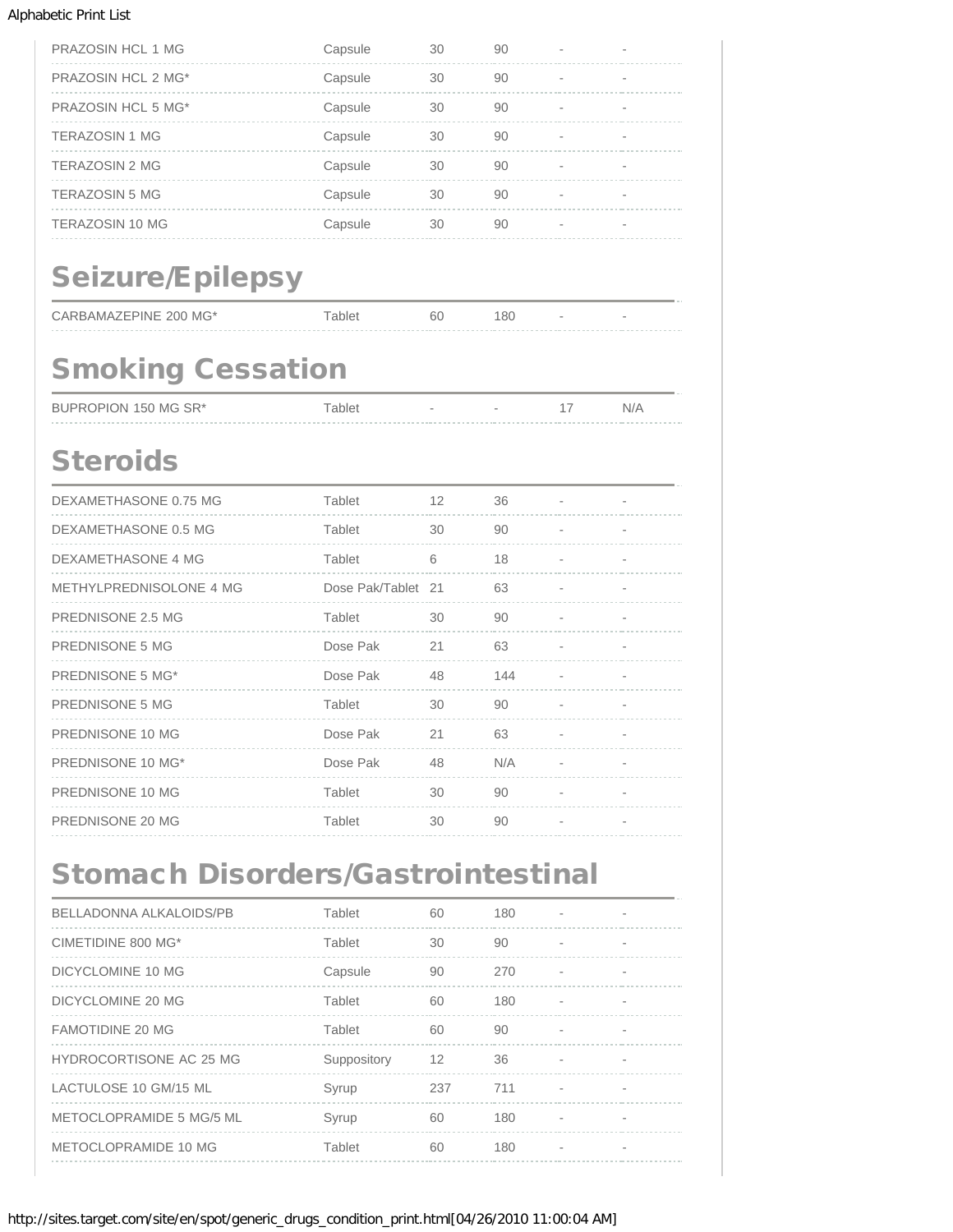| PROCHLORPERAZINE 10 MG | Tablet | 30 | 90  |        |   |
|------------------------|--------|----|-----|--------|---|
| PROMETHAZINE 25 MG*    | Tablet | 12 | 36  | $\sim$ | - |
| RANITIDINE 150 MG      | Tablet | 60 | 180 |        |   |
| RANITIDINE 300 MG      | Tablet | RΩ | 90  | $\sim$ | - |

## **Thyroid**

| LEVOTHYROXINE 25 MCG   | Tablet | 30 | 90 |  |
|------------------------|--------|----|----|--|
| LEVOTHYROXINE 50 MCG   | Tablet | 30 | 90 |  |
| LEVOTHYROXINE 75 MCG   | Tablet | 30 | 90 |  |
| LEVOTHYROXINE 88 MCG   | Tablet | 30 | 90 |  |
| LEVOTHYROXINE 100 MCG  | Tablet | 30 | 90 |  |
| LEVOTHYROXINE 112 MCG  | Tablet | 30 | 90 |  |
| LEVOTHYROXINE 125 MCG  | Tablet | 30 | 90 |  |
| LEVOTHYROXINE 137 MCG  | Tablet | 30 | 90 |  |
| LEVOTHYROXINE 150 MCG  | Tablet | 30 | 90 |  |
| LEVOTHYROXINE 175 MCG* | Tablet | 30 | 90 |  |
| LEVOTHYROXINE 200 MCG* | Tablet | 30 | 90 |  |

# Topical Preparations

| BETAMETHASONE DIPROPIONATE 0.05%   | Cream             | 15  | 45  |                          |  |
|------------------------------------|-------------------|-----|-----|--------------------------|--|
| BETAMETHASONE DIPROPIONATE 0.05%   | Cream             | 45  | 135 |                          |  |
| <b>BETAMETHASONE VALERATE 0.1%</b> | Cream             | 15  | 45  |                          |  |
| BETAMETHASONE VALERATE 0.1%        | Cream             | 45  | 135 |                          |  |
| <b>BETAMETHASONE VALERATE 0.1%</b> | Ointment          | 15  | 45  |                          |  |
| <b>BETAMETHASONE VALERATE 0.1%</b> | Ointment          | 45  | 135 |                          |  |
| FLUOCINONIDE 0.05%                 | Cream             | 15  | 45  | $\overline{\phantom{a}}$ |  |
| FLUOCINONIDE 0.05%                 | Cream             | 30  | 90  | $\overline{\phantom{0}}$ |  |
| FLUOCINOLONE ACETIDE 0.01%         | Solution          | 60  | 180 |                          |  |
| <b>GENTAMICIN 0.1%</b>             | Cream/Ointment    | 15  | 45  |                          |  |
| <b>HYDROCORTISONE 1%</b>           | Cream             | 30  | 90  |                          |  |
| <b>HYDROCORTISONE 2.5%</b>         | Cream             | 30  | 90  |                          |  |
| <b>LIDOCAINE VISCOUS 2%</b>        | Solution          | 100 | 300 |                          |  |
| NYSTATIN 100,000U                  | Cream/Ointment 15 |     | 45  |                          |  |
| NYSTATIN 100,000U                  | Cream/Ointment    | 30  | 90  |                          |  |
| NYSTATIN/TRIAMCINOLONE             | Cream             | 15  | 45  |                          |  |
| NYSTATIN/TRIAMCINOLONE             | Cream             | 30  | 90  |                          |  |
| NYSTATIN/TRIAMCINOLONE             | Ointment          | 15  | 45  |                          |  |
| SELENIUM SULFIDE 2.5%*             | Lotion            | 120 | 360 |                          |  |
| SILVER SULFADIAZINE 1%*            | Cream             | 50  | 150 |                          |  |